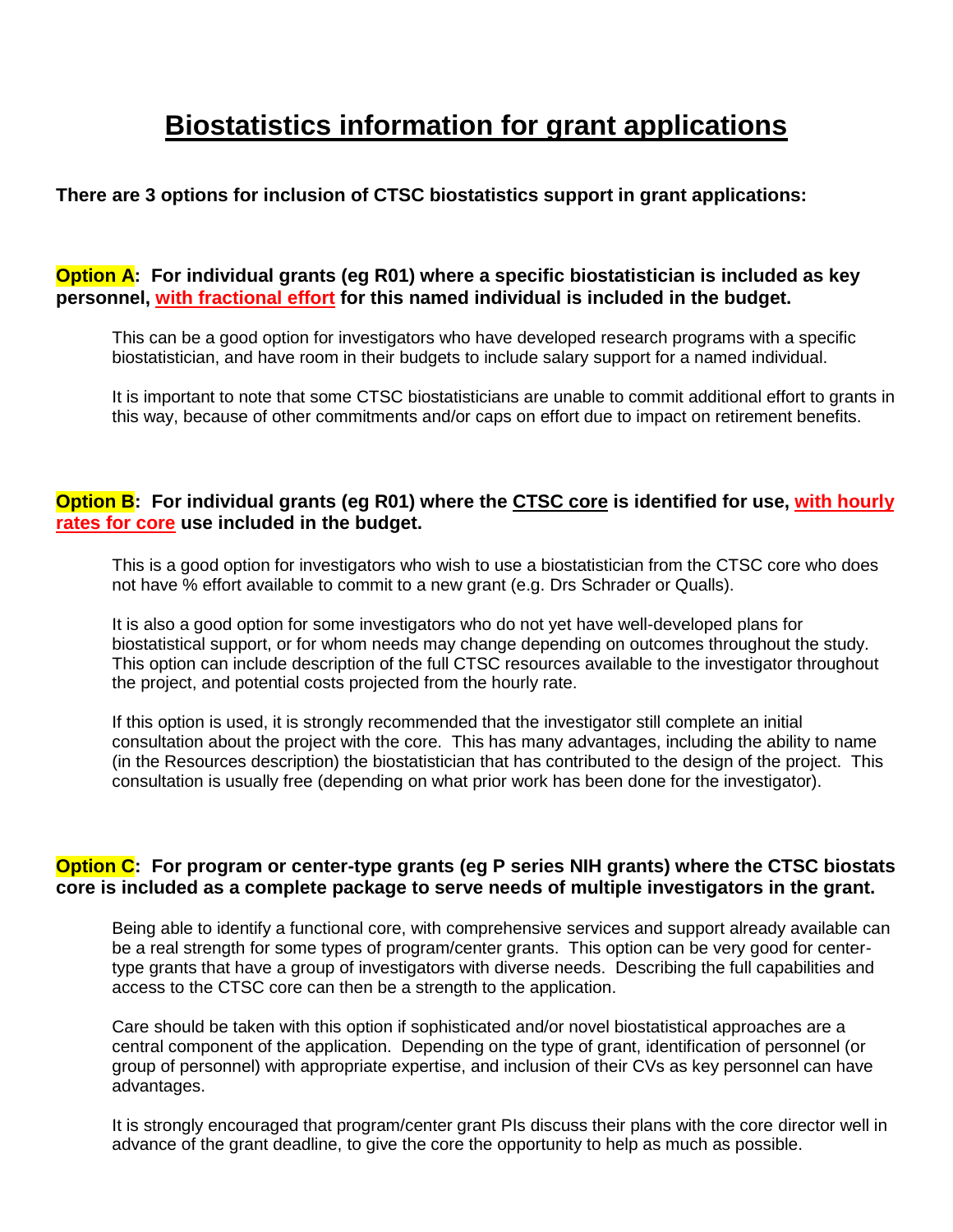# **SAMPLES**

# **Option A: For individual grants (eg R01) where a specific biostatistician is included as key personnel, with fractional effort for this named individual is included in the budget.**

This can be a good option for investigators who have developed research programs with a specific biostatistician, and have room in their budgets to include salary support for a named individual.

## *A.1. Personnel:*

It is important to note that some CTSC biostatisticians are unable to commit additional effort to grants in this way, because of other commitments and/or caps on effort due to impact on retirement benefits. **The following biostatisticians currently can commit fractional effort to new grant proposals:**

| <b>Biostatistician</b>     | Expertise                                                                                        |
|----------------------------|--------------------------------------------------------------------------------------------------|
| Li Luo, PhD                | Statistical genetics, bioinformatics, analysis of high-<br>dimensional data, next-gen sequencing |
| Cristina Murray-Krezan, MS | Clinical trials design, general data analysis                                                    |
| Orrin Myers, PhD           | Environmental and ecological modeling, spatial<br>modeling                                       |
| Hal Nelson, MS             | Analysis of SEER and Medicare databases                                                          |
| Betty Skipper, PhD         | Epidemiology, community-based studies, general<br>data analysis                                  |

## *A.2. Example of Language for Resources Page:*

## **Core Description:**

Biostatistical support for this project will be provided by XXXXXX, as described in section XXX. XXXX is a member of the Design, Biostatistics, and Clinical Research Ethics (DBE) Component of the UNM HSC Clinical and Translational Science Center (CTSC), which provides centralized support for clinical and translational researchers in the areas of study design, biostatistics and ethics issues. DBE faculty have office space in the Multidisciplinary Research Facility, providing a centralized point of access to these services. The core also includes a service unit with comprehensive tracking and billing functions. Support is typically provided to investigators through direct consultations in one- or two-hour onsite appointments, and longer term collaborative support is also provided. These activities include, but are not limited to assistance with (1) the statistical design of clinical trials and biomedical studies, including sample size/power calculations; (2) the formulation of hypotheses and the preparation of the statistical methodology or analysis sections of proposals, abstracts and manuscripts; (4) database design and data analysis; and (5) responding to critiques, and planning new projects. The DBE Component also offers short courses and hour-long discussions on topics in research ethics, biostatistics and study design. These sessions are available to all CTSC investigators and students. The highest priority for support from the DBE Component is given to investigator-initiated protocols, grant proposals, and projects involving new clinical and translational researchers.

#### **Space:**

The CTSC Design, Biostatistics and Ethics Component (DBE) is consolidated in a suite of offices and conference spaces on the first floor of the Multidisciplinary Research Facility (MRF). The area includes three offices (approximately 450 total square feet) and a conference room, and an additional shared workspace (721 square feet) which is used to meet with teams of investigators. Centralized administrative support for the DBE component is located adjacent to the offices. This consolidated location of DBE resources also promotes excellent communication with the Division of Biostatistics and Epidemiology, which is housed in the Research Incubator Building, immediately adjacent to the MRF.

#### **Director:**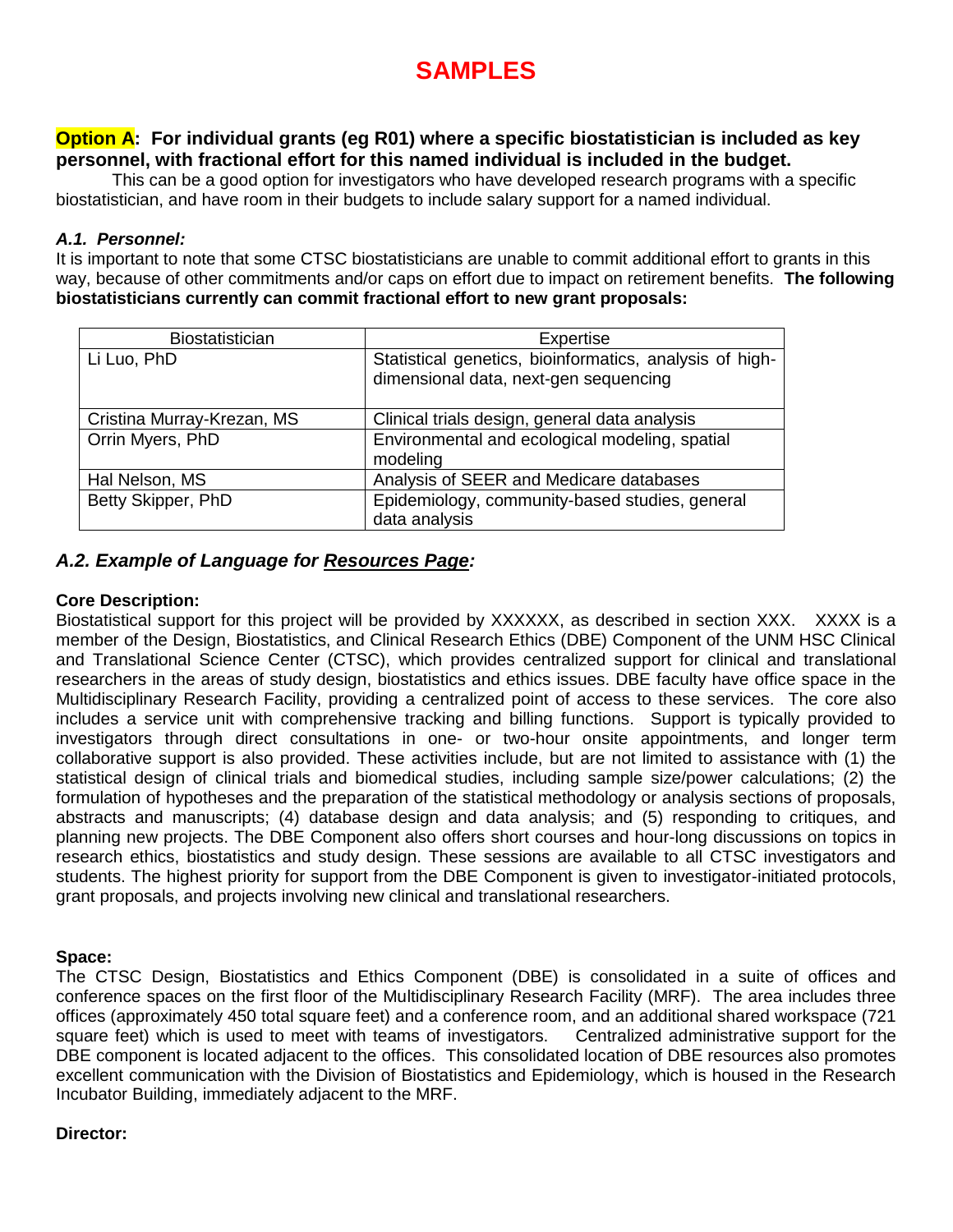Edward J. Bedrick, Ph.D, is a Professor of Biostatistics in the UNM Department of Internal Medicine and serves as Director of the Design, Biostatistics and Ethics Component (DBE) of the UNM Clinical and Translational Science Center. Dr. Bedrick has over 25 years experience developing biostatistical methods (primarily for regression models and categorical data) and in the design and analysis of biomedical studies. Dr. Bedrick is a Fellow of the American Statistical Association and oversees the operations of the core, including supervision of XXXXX .

## **A.3. Example of Language for Budget Justification:**

XXXX (Biostatistician) 1.2 calendar months XXXX will be responsible for .....

# **Option B:** For individual grants (eg R01) where the CTSC core is identified for use, with hourly **rates for core use included in the budget.**

This is a good option for investigators who wish to use a biostatistician from the CTSC core who does not have % effort available to commit to a new grant (e.g. Drs Schrader or Qualls).

It is also a good option for some investigators who do not yet have well-developed plans for biostatistical support. This option can include description of the full CTSC resources available to the investigator throughout the project, and potential costs projected from the hourly rate.

If this option is used, it is strongly recommended that the investigator still complete an initial consultation about the project with the core. This has many advantages, including the ability to name (in the Resources description) the biostatistician that has contributed to the design of the project. This consultation is usually free (depending on what prior work has been done for the investigator).

# *B.1. Example of Language for Resources Page:*

## **Core Description:**

The Design, Biostatistics, and Clinical Research Ethics (DBE) Component of the UNM HSC Clinical and Translational Science Center (CTSC) provides support for clinical and translational researchers who need assistance with study design, biostatistics and ethics issues. DBE faculty have office space in the Multidisciplinary Research Facility, providing a centralized point of access to these critical services. Support is typically provided to investigators through direct consultations in one- or two-hour onsite appointments, but longer term collaborative support is also available. These activities include, but are not limited to assistance with (1) the statistical design of clinical trials and biomedical studies, including sample size/power calculations; (2) the formulation of hypotheses and the preparation of the statistical methodology or analysis sections of proposals, abstracts and manuscripts; (4) database design and data analysis; and (5) responding to critiques, and planning new projects. The DBE Component also offers short courses and hour-long discussions on topics in research ethics, biostatistics and study design. These sessions are available to all CTSC investigators and students. The highest priority for support from the DBE Component is given to investigator-initiated protocols, grant proposals, and projects involving new clinical and translational researchers.

Services are provided on an hourly fee-for-service model, and the component also includes a service unit with comprehensive tracking and billing functions.

## **Space:**

The CTSC Design, Biostatistics and Ethics Component (DBE) is consolidated in a suite of offices and conference spaces on the first floor of the Multidisciplinary Research Facility (MRF). The area includes three offices (approximately 450 total square feet) and a conference room, and an additional shared workspace (721 square feet) which is used to meet with teams of investigators. Centralized administrative support for the DBE component is located adjacent to the offices. This consolidated location of DBE resources also promotes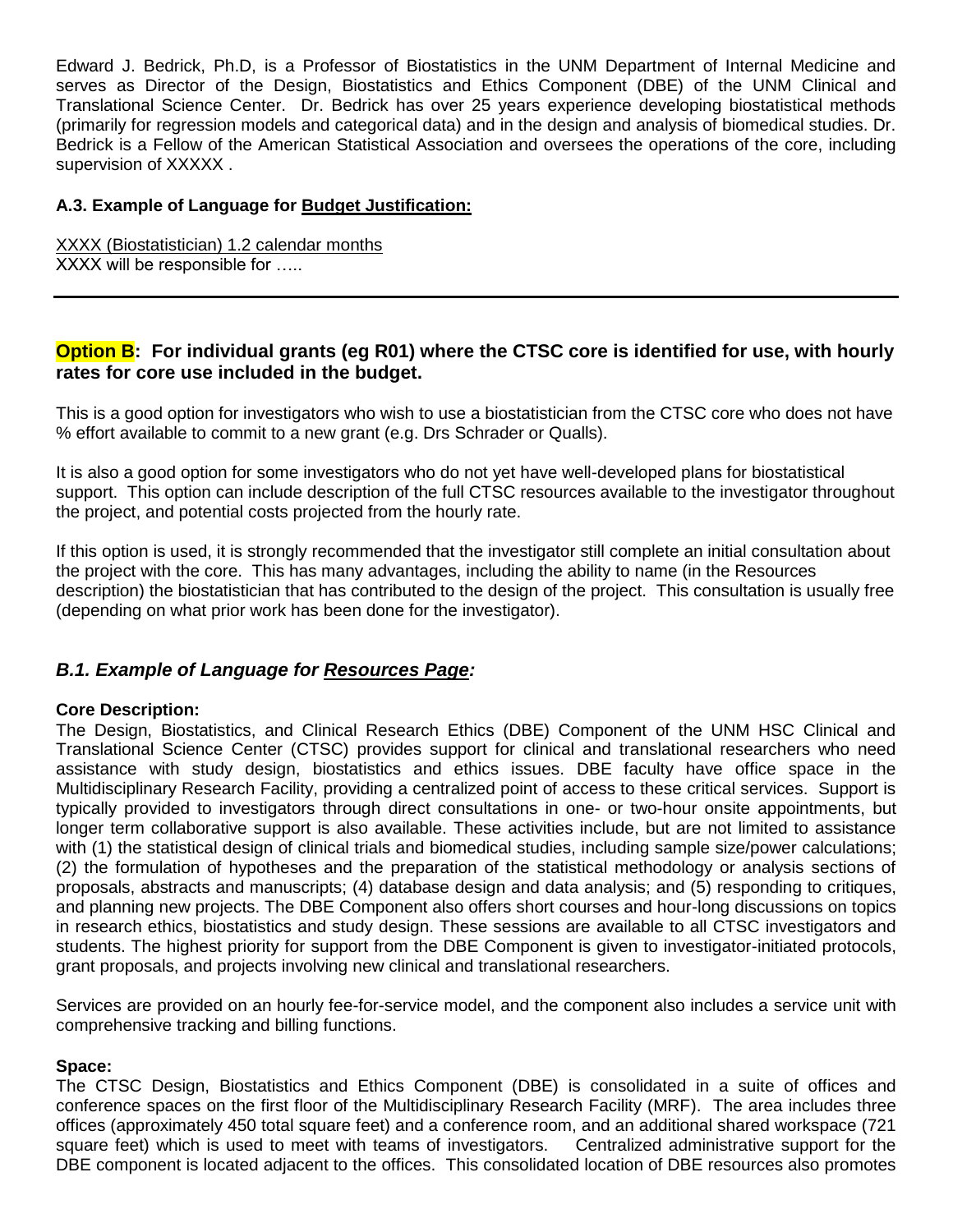excellent communication with the Division of Biostatistics and Epidemiology, which is housed in the Research Incubator Building, immediately adjacent to the MRF.

## **Director:**

Edward J. Bedrick, Ph.D, is a Professor of Biostatistics in the UNM Department of Internal Medicine and serves as Director of the Design, Biostatistics and Ethics Component (DBE) of the UNM Clinical and Translational Science Center. Dr. Bedrick has over 25 years experience developing biostatistical methods (primarily for regression models and categorical data) and in the design and analysis of biomedical studies. Dr. Bedrick is a Fellow of the American Statistical Association.

| <b>Biostatisticians:</b>    |                                                                                                 |
|-----------------------------|-------------------------------------------------------------------------------------------------|
| Edward J. Bedrick, Ph.D.    | Mixed models, observational data analysis, meta-analysis                                        |
| Li Luo, PhD                 | Statistical genetics, bioinformatics, analysis of high-dimensional data,<br>next-gen sequencing |
| Cristina Murray-Krezan, MS  | Clinical trials design, general data analysis                                                   |
| Orrin Myers, PhD            | Environmental and ecological modeling, spatial modeling                                         |
| Hal Nelson, MS              | Analysis of SEER and Medicare databases                                                         |
| <b>Clifford Qualls, PhD</b> | Clinical trials design, general data analysis, time series and data<br>modeling                 |
| Ronald Schrader, PhD        | Clinical trials design, general data analysis, regression modeling                              |
| Betty Skipper, PhD          | Epidemiology, community-based studies, general data analysis                                    |

## **B.2. Example of Language for Budget Justification:**

#### **Biostastical Support**

\$XXXX is requested for services of the UNM CTSC Biostatistics and Design Core. As described in the Resources section, this core facility is led by Dr Edward Bedrick, and includes 7 other biostatisticians with extensive experience in design and analysis of biomedical studies. Initial biostatistical support for the current application was provided by consultation with core member Dr XXXX, an expert in XXXXX (*copy and/or modify from Resources page*). The core includes a service unit for scheduling, tracking and billing core usage. Because of support from CTSC and institution, all service from this core is provided at a subsidized rate of \$75 per hour. Based on discussions with Dr XXXXX (*name the initial consulting biostatistician*) and Dr Bedrick, we estimate that XXXX hours of biostatistical support will be required annually to complete the current project.

## **Option C: For program or center-type grants (eg P series NIH grants) where the CTSC biostats core is included as a complete package to serve needs of multiple investigators in the grant.**

Being able to identify a functional core, with comprehensive services and support already available can be a real strength for some types of program/center grants. This option can be very good for center-type grants that have a group of investigators with diverse needs. Describing the full capabilities and access to the CTSC core can then be a strength to the application.

Care should be taken with this option if sophisticated and/or novel biostatistical approaches are a central component of the application. Depending on the type of grant, identification of personnel (or group of personnel) with appropriate expertise, and inclusion of their CVs as key personnel will be more appropriate.

It is strongly encouraged that program/center grant PIs discuss their plans with the core director well in advance of the grant deadline, to give the core the opportunity to help as much as possible.

## *C.1. Example of Language for Resources Page:*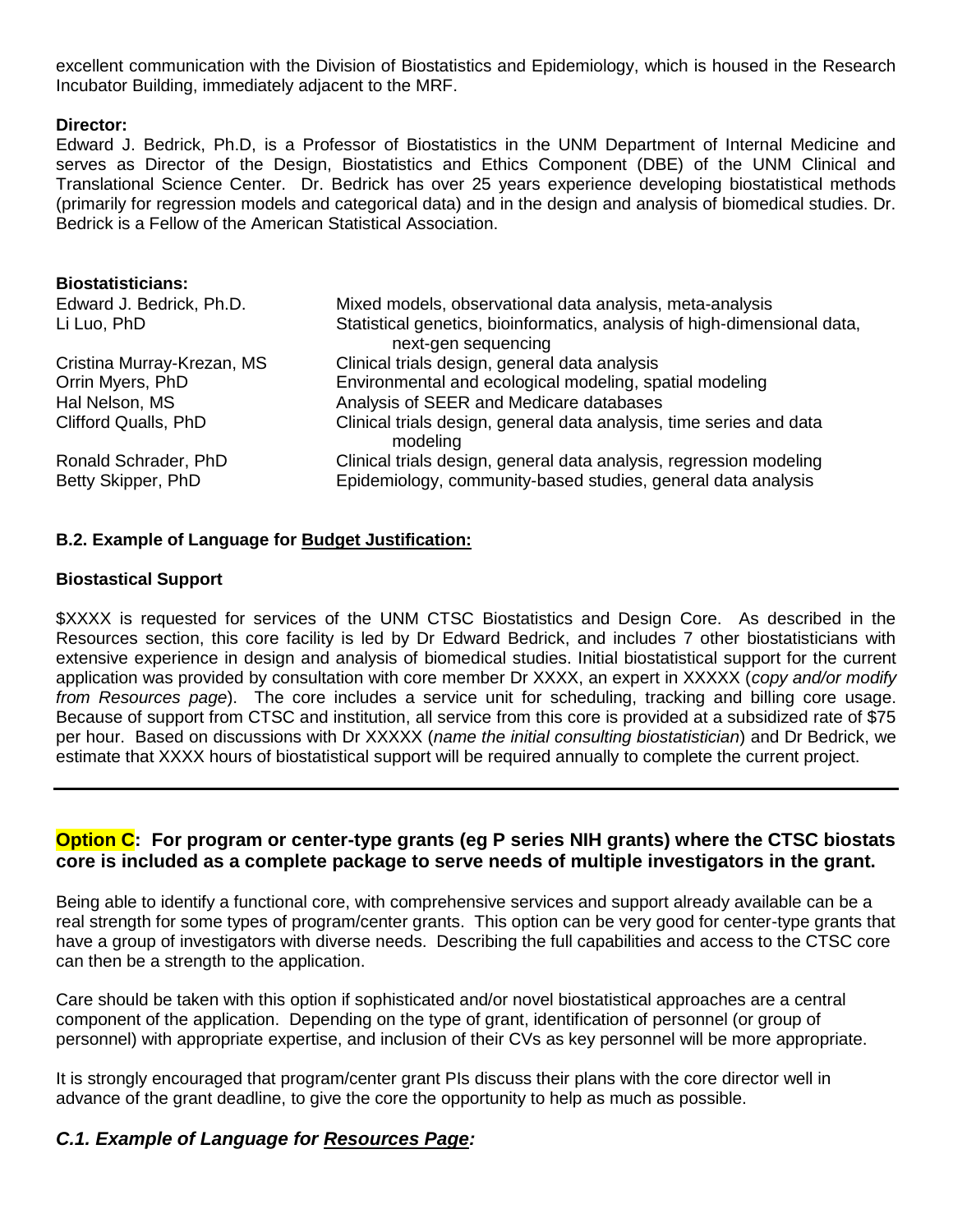#### **Core Description:**

The Design, Biostatistics, and Clinical Research Ethics (DBE) Component of the UNM HSC Clinical and Translational Science Center (CTSC) provides support for clinical and translational researchers who need assistance with study design, biostatistics and ethics issues. DBE faculty have office space in the Multidisciplinary Research Facility, providing a centralized point of access to these critical services. Support is typically provided to investigators through direct consultations in one- or two-hour onsite appointments, but longer term collaborative support is also available. These activities include, but are not limited to assistance with (1) the statistical design of clinical trials and biomedical studies, including sample size/power calculations; (2) the formulation of hypotheses and the preparation of the statistical methodology or analysis sections of proposals, abstracts and manuscripts; (4) database design and data analysis; and (5) responding to critiques, and planning new projects. The DBE Component also offers short courses and hour-long discussions on topics in research ethics, biostatistics and study design.

Services are provided on an hourly fee-for-service model, and the component also includes a service unit with comprehensive tracking and billing functions. Full access to all functions of this core will be provided to all investigators associated with the current XXXX application.

#### **Space:**

The CTSC Design, Biostatistics and Ethics Component (DBE) is consolidated in a suite of offices and conference spaces on the first floor of the Multidisciplinary Research Facility (MRF). The area includes three offices (approximately 450 total square feet) and a conference room, and an additional shared workspace (721 square feet) which is used to meet with teams of investigators. Centralized administrative support for the DBE component is located adjacent to the offices. This consolidated location of DBE resources also promotes excellent communication with the Division of Biostatistics and Epidemiology, which is housed in the Research Incubator Building, immediately adjacent to the MRF.

#### **Director:**

Edward J. Bedrick, Ph.D, is a Professor of Biostatistics in the UNM Department of Internal Medicine and serves as Director of the Design, Biostatistics and Ethics Component (DBE) of the UNM Clinical and Translational Science Center. Dr. Bedrick has over 25 years experience developing biostatistical methods (primarily for regression models and categorical data) and in the design and analysis of biomedical studies. Dr. Bedrick is a Fellow of the American Statistical Association.

#### **Biostatisticians:**

| Edward J. Bedrick, Ph.D.    | Mixed models, observational data analysis, meta-analysis                                        |
|-----------------------------|-------------------------------------------------------------------------------------------------|
| Li Luo, PhD                 | Statistical genetics, bioinformatics, analysis of high-dimensional data,<br>next-gen sequencing |
| Cristina Murray-Krezan, MS  | Clinical trials design, general data analysis                                                   |
| Orrin Myers, PhD            | Environmental and ecological modeling, spatial modeling                                         |
| Hal Nelson, MS              | Analysis of SEER and Medicare databases                                                         |
| <b>Clifford Qualls, PhD</b> | Clinical trials design, general data analysis, time series and data<br>modeling                 |
| Ronald Schrader, PhD        | Clinical trials design, general data analysis, regression modeling                              |
| Betty Skipper, PhD          | Epidemiology, community-based studies, general data analysis                                    |
|                             |                                                                                                 |

# **C.2. Example of Language for Budget Justification:**

## **BUDGET JUSTIFICATION**

**Biostastical Support**